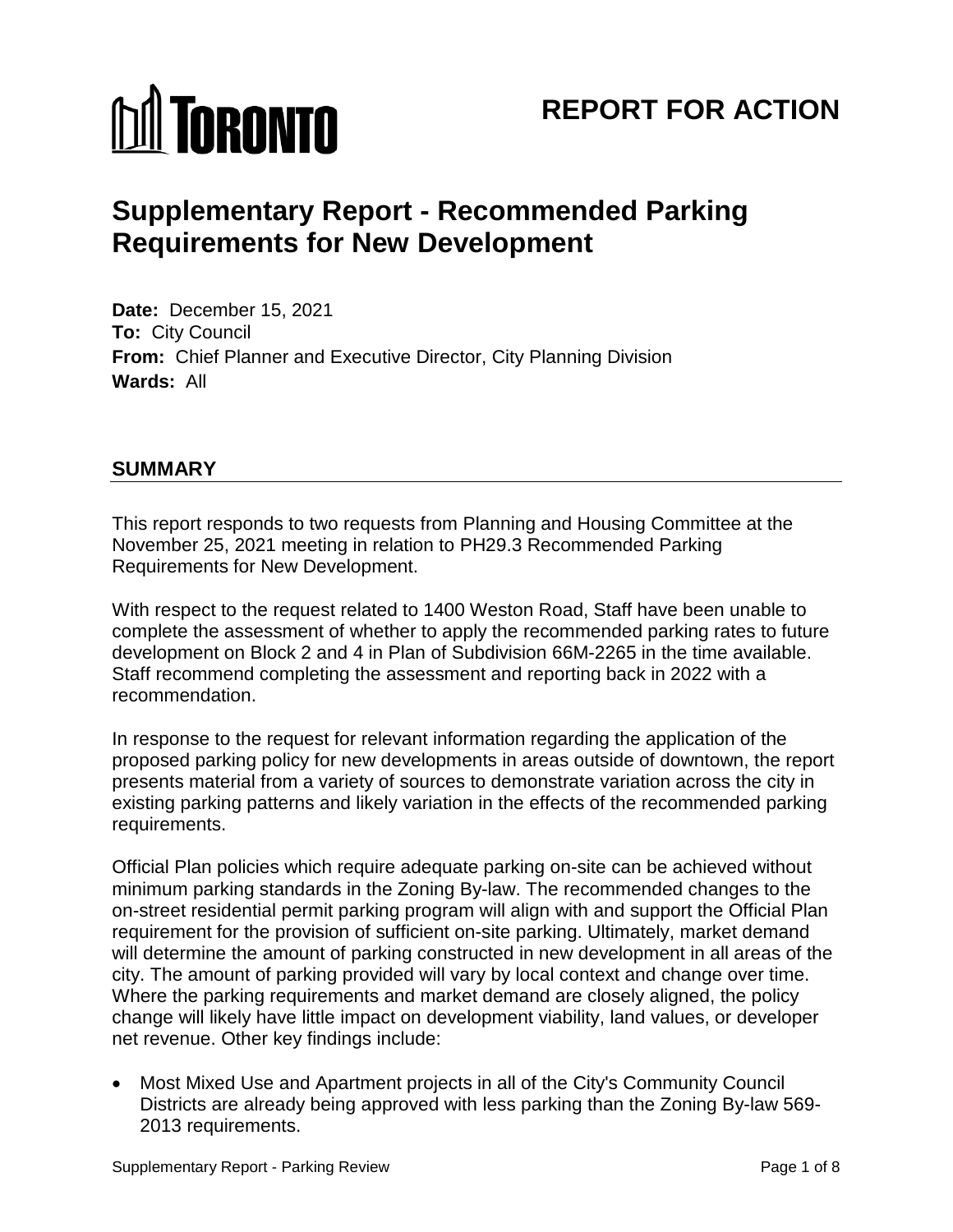- Significant proportions of low income households, in all of the City's Community Council Districts, do not have a car and notable proportions of all income categories similarly do not have a car.
- The importance of cars for work and school trips is decreasing in all of the City's Community Council Districts.
- When other cities removed minimum parking requirements:
	- The amount of parking provided overall decreased but not all developments took advantage of the change, and
	- The amount of parking supplied tended to be higher in areas with lower density and in areas not as well served by transit.

Like other aspects of the Zoning By-law, the parking standards are not static. The recommended monitoring program will gather more data related to parking demand and supply to assess whether the recommended parking standards have their intended effect and will support any adjustments to the standards required in the future.

# **RECOMMENDATIONS**

The Chief Planner and Executive Director, City Planning Division recommends that:

1. City Council request the Chief Planner and Executive Director, City Planning to complete the assessment of whether to apply the proposed parking rates to any future development on Blocks 2 and 4 in Plan of Subdivision 66M-2265 for 1400 Weston Road and report back to Planning and Housing Committee in 2022.

# **FINANCIAL IMPACT**

There are no additional financial implications beyond what has already been noted in PH29.3 Recommended Parking Requirements for New Development report submitted to Planning and Housing Committee on November 25, 2021.

The Chief Financial Officer and Treasurer has reviewed this report and agrees with the financial impact information.

# **DECISION HISTORY**

On November 25, 2021, the Planning and Housing Committee considered the report PH29.3 Recommended Parking Requirements for New Development (URL: [http://app.toronto.ca/tmmis/viewAgendaItemHistory.do?item=2021.PH29.3\)](http://app.toronto.ca/tmmis/viewAgendaItemHistory.do?item=2021.PH29.3). The Committee requested the Chief Planner and Executive Director, City Planning to prepare a supplementary report directly to City Council: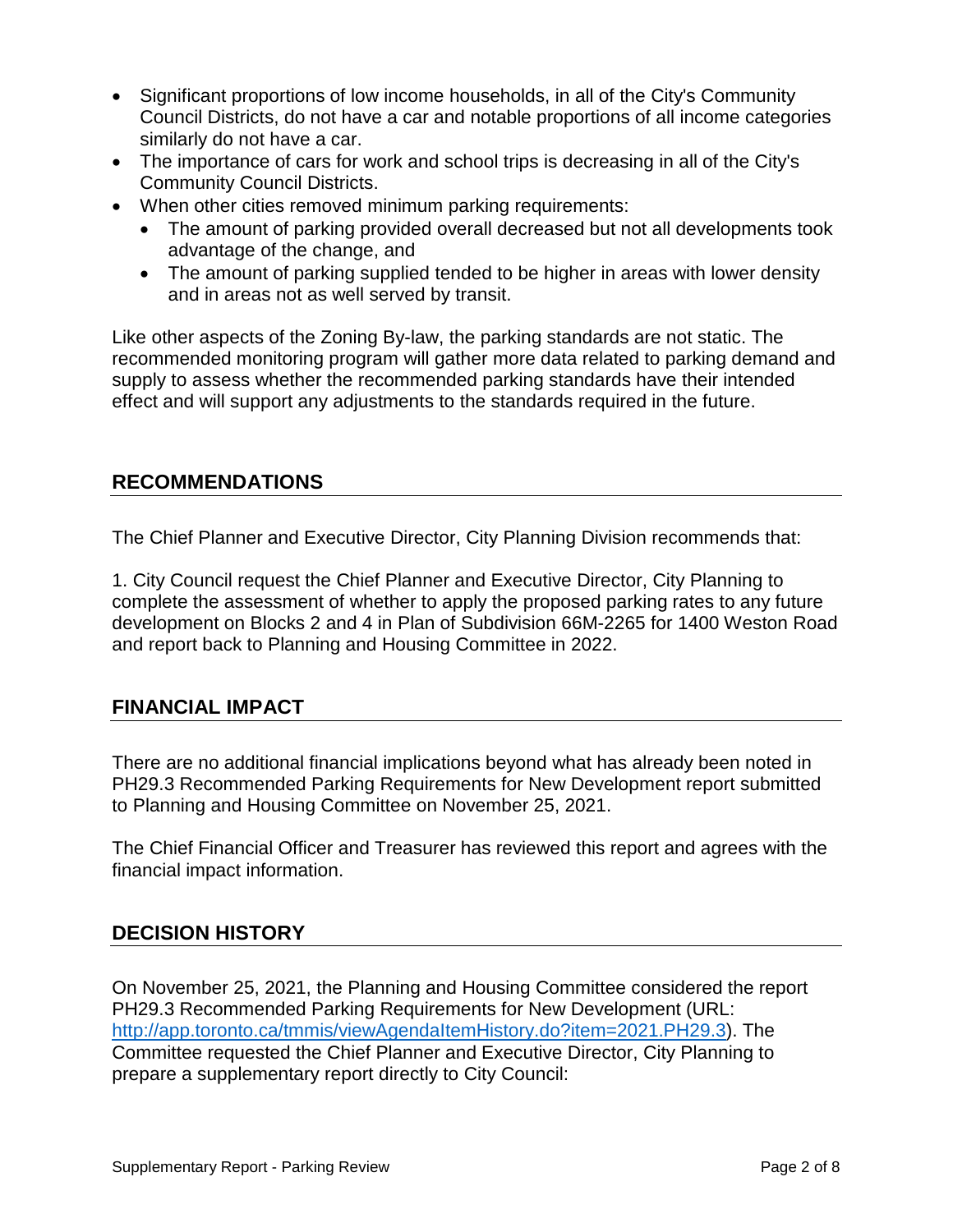- On whether to apply the proposed parking rates to any future development on Blocks 2 and 4 in Plan of Subdivision 66M-2265 for 1400 Weston Road; and
- With relevant information regarding the application of the proposed parking policy for new developments in areas outside of downtown.

# **COMMENTS**

Planning and Housing Committee requested staff to assess whether to apply the proposed parking rates to any future development on Blocks 2 and 4 in Plan of Subdivision 66M-2265 for 1400 Weston Road. The areas of 1400 Weston Road which are not built out include half of Block 2 and all of Block 4 in Plan of Subdivision 66M-2265. These are referred to as Blocks B and D, respectively, in Section 16(306) of ZBL 1-83.

The lands are subject to a registered subdivision agreement dated February 15, 1990, with subsequent amending agreements that also have been registered on title. Most of the materials related to these agreements is not available in electronic format. Staff have been unable to retrieve the original materials during the time available and so have not been able to determine if there are site-specific conditions which would justify maintaining the existing parking requirements. Staff recommend completing the assessment and reporting back in 2022.

The new parking rates are recommended to apply immediately to all properties covered by Zoning By-law 569-2013. Any applications submitted prior to the date of adoption of the Zoning By-law Amendment will continue to be considered under the currently existing parking rates. As with other areas of the city, the new recommended parking rates will advance the City's policy objectives and help address several major challenges including a climate emergency; decreasing housing affordability; and increasing demand for mobility. Should Council wish to apply the new recommended parking rates to the site without further assessment, the required Zoning By-law Amendment to put this into effect is included as Attachment 1 to this report.

The remainder of this report responds to a request from Planning and Housing Committee at the November 25, 2021 meeting for relevant information regarding the application of the proposed parking policy for new developments in areas outside of downtown. During the meeting, a number of questions were raised related to the impacts on parking supply, housing prices, and developer *pro formas*, among other considerations. The material in this report draws from a number of sources in order to respond to the request. The recommended monitoring program will gather data like that presented here, as well as other data related to parking demand and supply, to assess whether the recommended parking standards have their intended effect. Like other aspects of the Zoning By-law, the parking standards are not static. If the monitoring program indicates the objectives are not being met, further amendments to the parking standards will be recommended.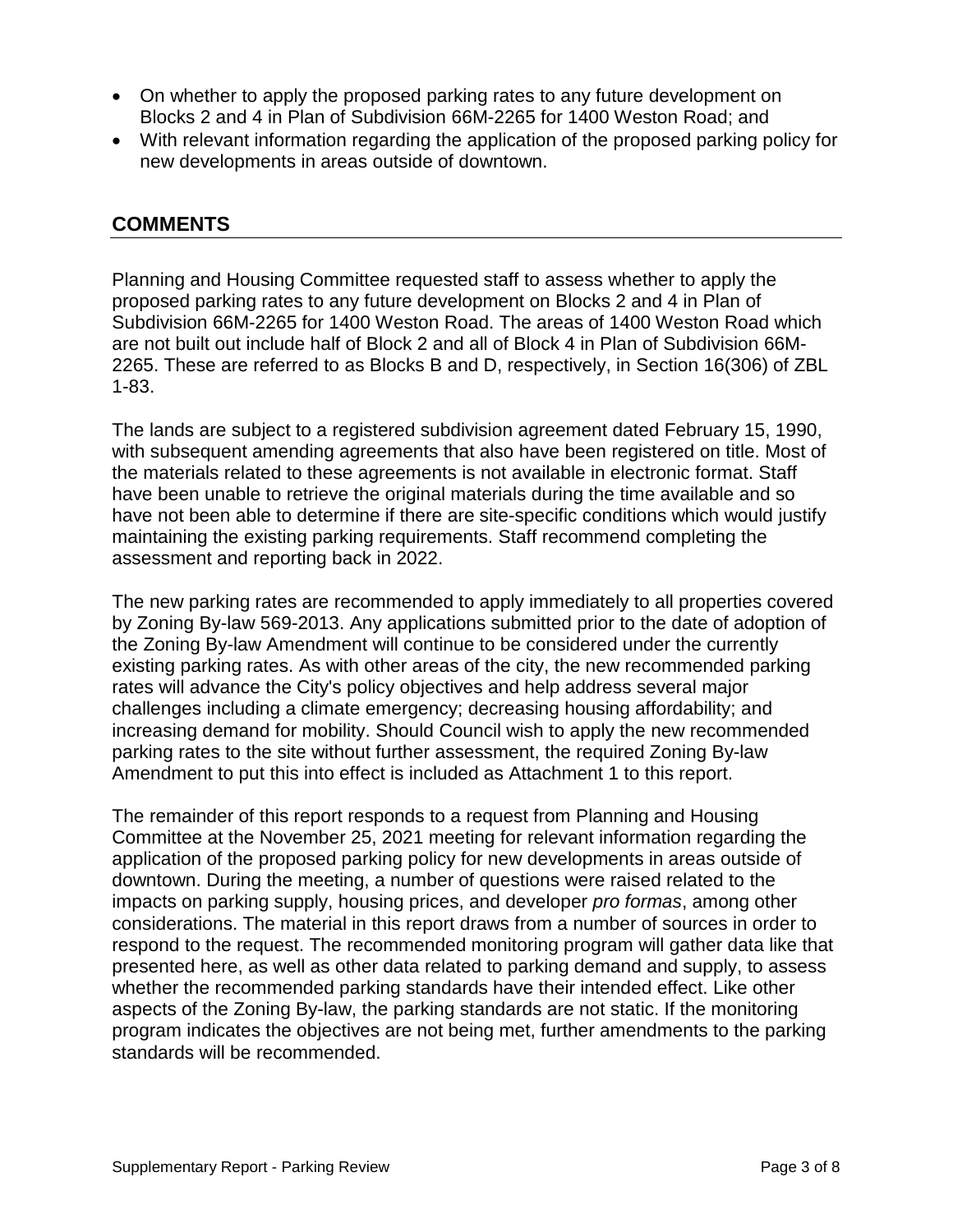# **Economic Impacts of Removal of Minimum City Parking Standards**

In order to address questions related to the impacts on housing prices, developer *pro formas* and related economic matters, N. Barry Lyon Consultants Limited were retained to provide commentary. They concluded that the elimination of minimum parking standards is a positive step towards improving the supply and reducing costs associated with the delivery of housing in Toronto.

Although the impacts would vary across the City, market demand will determine the amount of parking constructed in new development in all areas of the city. The amount of parking provided will vary by local context and change over time. Where the current parking requirements and market demand are closely aligned, the policy change will likely have little impact on development viability, land values, or developer net revenue. In general terms, projects in more suburban areas of the City, or where parking is required by the market, will benefit less than transit-oriented developments. In weaker market areas, reduced parking could help bring housing to the market at a more affordable price point. The construction cost savings could allow for increased affordable housing from programs such as Housing Now on City-owned land and to help offset cost increases associated with inclusionary zoning.

The complete findings are included in this report as Attachment 2.

# **Local Development Patterns**

Official Plan policies which require adequate parking on-site can be achieved without minimum parking standards in the Zoning By-law. The City has already routinely supported lower parking rates than those specified in zoning by-law requirements. In these cases, applicants must submit justification for the request which is reviewed by staff. To encourage the adequate supply of parking, staff recommended changes to the development review process which standardizes an approach to excluding new development from participating in the on-street residential permit parking program. Other measures to further discourage development from using on-street parking will be considered as part of ongoing City-Wide Parking Strategy.

PH29.3 reported the proportion of a sample of projects with at least one planning approval and known parking requirements active between 2013 and 2019 which were approved with more or less parking than that required by Zoning By-law 569-2013 at a city-wide level. Splitting this data by Community Council Districts reveals that in all areas of the city, the majority of mixed use apartment projects are being approved with less parking than the amount required in the zoning by-law.

Scarborough:

- 58% (25 of 43) of mixed use projects (which may include both residential and nonresidential uses) and residential apartments received a planning approval with less parking than the Zoning By-law 569-2013 minimums,
- 87% (48 of 55) of residential singles and townhouse projects received a planning approval with more parking than the minimums in Zoning By-law 569-2013.

Etobicoke-York: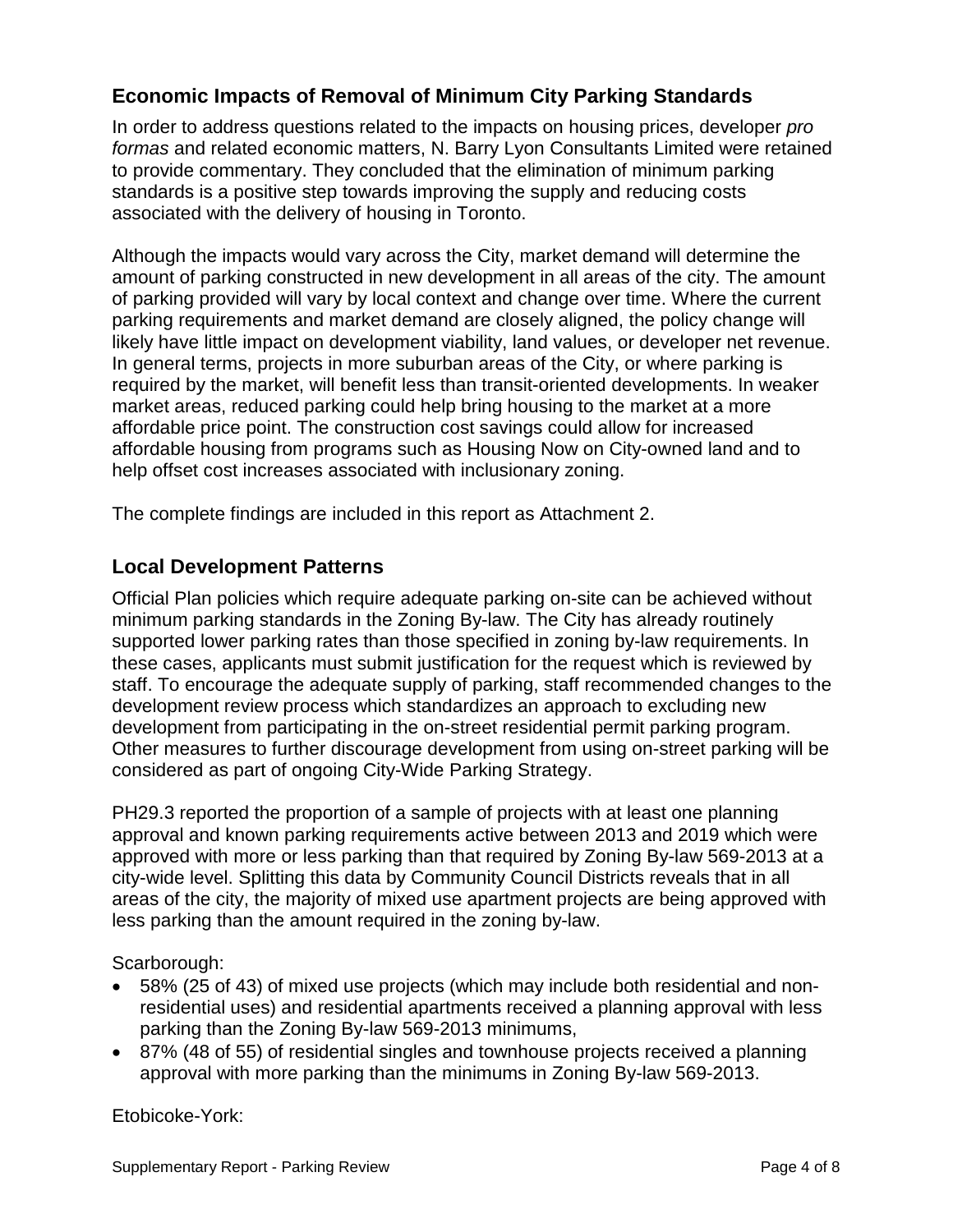- 63% (43 of 68) of mixed use projects (which may include both residential and nonresidential uses) and residential apartments received a planning approval with less parking than the Zoning By-law 569-2013 minimums,
- 78% (44 of 56) of residential singles and townhouse projects received a planning approval with more parking than the minimums in Zoning By-law 569-2013.

North York:

- 72% (73 of 101) of mixed use projects (which may include both residential and nonresidential uses) and residential apartments received a planning approval with less parking than the Zoning By-law 569-2013 minimums,
- 91% (92 of 101) of residential singles and townhouse projects received a planning approval with more parking than the minimums in Zoning By-law 569-2013.

Toronto-East York:

- 92% (228 of 247) of mixed use projects (which may include both residential and nonresidential uses) received a planning approval with less parking than the Zoning Bylaw 569-2013 minimums,
- 86.3% (63 of 73) of residential apartment projects received a planning approval with less parking than the Zoning By-law 569-2013 minimums,
- 44% (15 of 34) of residential singles and townhouse projects received a planning approval with more parking than the minimums in Zoning By-law 569-2013.

A map showing the amount of parking provided relative to the amount required by Zoning By-law 569-2013 in the developments considered is included as Attachment 3.

The high proportion of mixed use and apartment projects approved with less parking than the Zoning By-law 569-2013 minimums suggests that in all areas of the city, the current minimums in the by-law do not accurately reflect the level of parking demand in the market. As suggested in PH29.3, a market driven approach, capped with maximums, is more responsive to trends and aligned with public objectives.

A map of sales prices of parking spaces in new high-rise developments recorded in the RealNet database is included as Attachment 4.The prices range from \$35,000 to nearly \$200,000. Generally, prices are higher closer to downtown and the subway. Toronto-East York has the highest selling price of parking, followed by North York.

# **Local Transportation Patterns**

PH29.3 also reported the proportions of apartment households without a car by income category city-wide. This revealed that significant numbers of households across all income categories do not have a car, and that low income households were much less likely to have a car.

Examining these patterns for all households in each Community Council District, the findings largely hold. Low income households are much less likely to have a car in all districts. Removing parking minimums will remove the inequitable burden of parking costs from low income households who do not own cars. Higher-income households outside of Toronto-East York are more likely to have a car, but there are still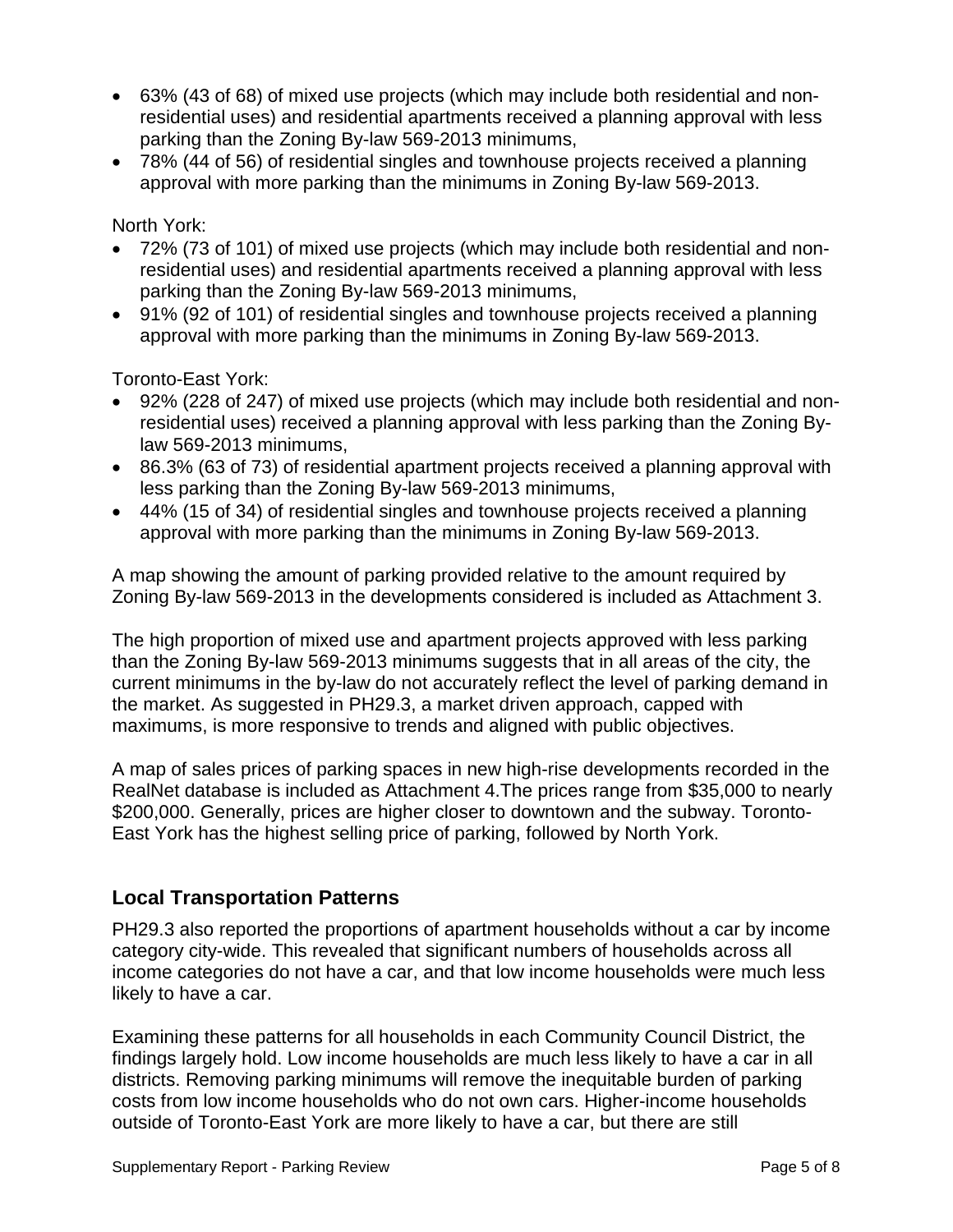measurable numbers of households of all income levels, in all Community Council Districts that do not have a car (Table 1). These households would also benefit from the potential to avoid parking costs.

| Table 1: Proportion of Households in Toronto without a Car by Income and |  |
|--------------------------------------------------------------------------|--|
| <b>Community Council District (TTS, 2016)</b>                            |  |

| Household Income          | Etobicoke-<br>York | <b>North</b><br>York | Toronto-East<br>York | Scarborough |
|---------------------------|--------------------|----------------------|----------------------|-------------|
| \$0 to \$14,999           | 60.5%              | 57.8%                | 79.6%                | 57.0%       |
| \$15,000 to \$39,999      | 38.5%              | 43.0%                | 67.7%                | 29.4%       |
| \$40,000 to \$59,999      | 19.4%              | 27.5%                | 56.7%                | 14.4%       |
| \$60,000 to \$99,999      | 10.9%              | 19.6%                | 45.4%                | 7.4%        |
| \$100,000 to<br>\$124,999 | 4.3%               | 11.3%                | 32.1%                | 3.4%        |
| \$125,000 and above       | 2.3%               | 4.1%                 | 17.5%                | 0.7%        |
| Decline / don't know      | 20.5%              | 23.6%                | 43.7%                | 20.0%       |

The importance of cars for work and school trips has been declining in all of the City's Community Council Districts (Table 2). This trend is expected to continue as the City, together with the Provincial and Federal governments, is making significant investment to expand the rapid transit system and the City is also making significant investments in cycling infrastructure. The trend reduces the need for new parking in all Community Council Districts.

| Table 2: Work and School Trip Auto Mode Share by Community Council District |  |  |
|-----------------------------------------------------------------------------|--|--|
| of Household (TTS)                                                          |  |  |

| Year | Etobicoke-York | North York | <b>Toronto-East York</b> | Scarborough |
|------|----------------|------------|--------------------------|-------------|
| 1986 | 57.6%          | 54.5%      | 39.1%                    | 56.5%       |
| 1991 | 64.2%          | 61.9%      | 44.1%                    | 62.2%       |
| 1996 | 62.3%          | 60.1%      | 42.2%                    | 61.6%       |
| 2001 | 62.2%          | 58.0%      | 41.5%                    | 62.2%       |
| 2006 | 61.0%          | 55.1%      | 38.3%                    | 59.3%       |
| 2011 | 57.3%          | 51.7%      | 36.2%                    | 55.0%       |
| 2016 | 57.7%          | 50.4%      | 30.1%                    | 56.1%       |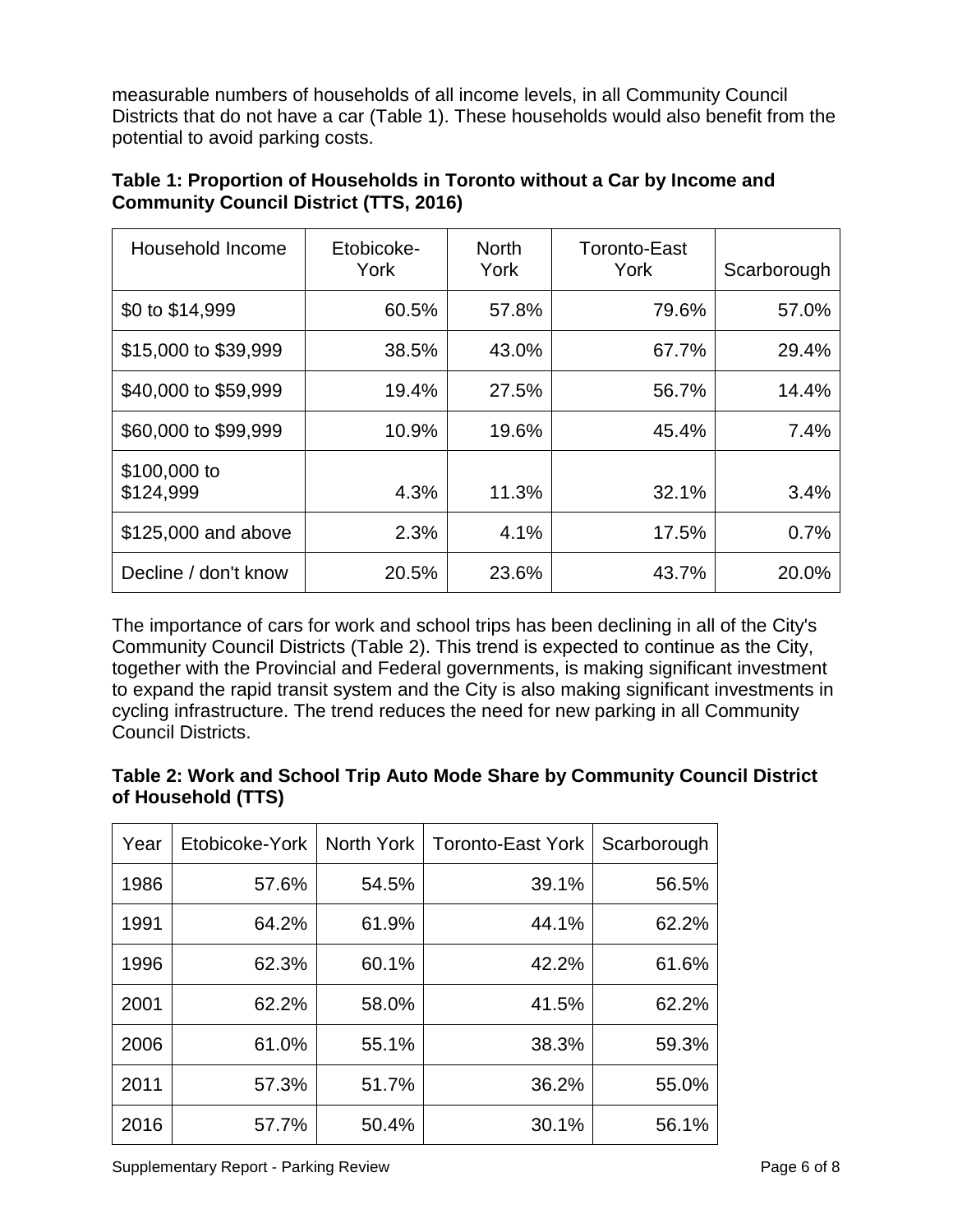# **Impacts of Removing Parking Minimums in Other Cities**

As discussed in PH29.3, a number of major cities have recently reviewed their requirements for parking in new development and either significantly reduced or even eliminated their requirements. These cities frequently do not have as well-developed a transit system as Toronto, particularly in outer parts of the cities. Nonetheless, the removal of minimum parking requirements is often done on a city-wide basis.

The City of Buffalo, New York, removed their minimum parking requirements city-wide in 2017 as part of their "Green Code", a comprehensive review of the City's land use and zoning policies. Buffalo's transit system consists of a single light rail transit (LRT) line and about 60 bus routes. At the time, the system had daily ridership of approximately 90,000 riders.

Hess and Rehler, in their research paper titled "Minus Minimums: Development Response to the Removal of Minimum Parking Requirements in Buffalo (NY)", 2021, examined the impacts of removing parking minimums for 36 major developments over the two years following the removal of minimum parking requirements. Some of the key findings from the study included:

- 47 per cent (47%) of major developments included fewer parking spaces than was previously required;
- The developments collectively built 21 per cent (21%) fewer parking spaces than they would have needed to build under the old rules;
- 19 of the 36 developments tracked built the same or more parking than would have been required under the previous zoning rules; and
- Projects constructing the same or more parking than would have been required consisted mostly of single-use residential or commercial developments outside the downtown core.

The different effects across different types of projects and different locations in the City suggest that the development industry responded to market conditions when determining how much parking to provide in new developments (i.e. more parking was provided where it was demanded and less where it was not).

In 2004, the City of London, UK, removed its parking minimums and implemented new parking maximums. The effects of the change to parking requirements was studied from 2004 to 2010 by Zhan Guo and Shuai Ren. Their research paper, titled "From Minimum to Maximum: Impact of the London Parking Reform on Residential Parking Supply from 2004 to 2010", 2013, examined the residential parking supply in London, UK, before and after the zoning reform came into effect in 2004. Their study looked at 216 developments before, and 11,428 residential developments after the parking reform.

This change in parking requirements was also studied by Li and Guo. The research paper, titled "Do Parking Standards Matter? Evaluating the London Parking Reform with a Matched-Pair Approach", 2014, examined how the parking reform impacted parking supply by comparing neighbouring developments before and after minimum parking requirements were removed.